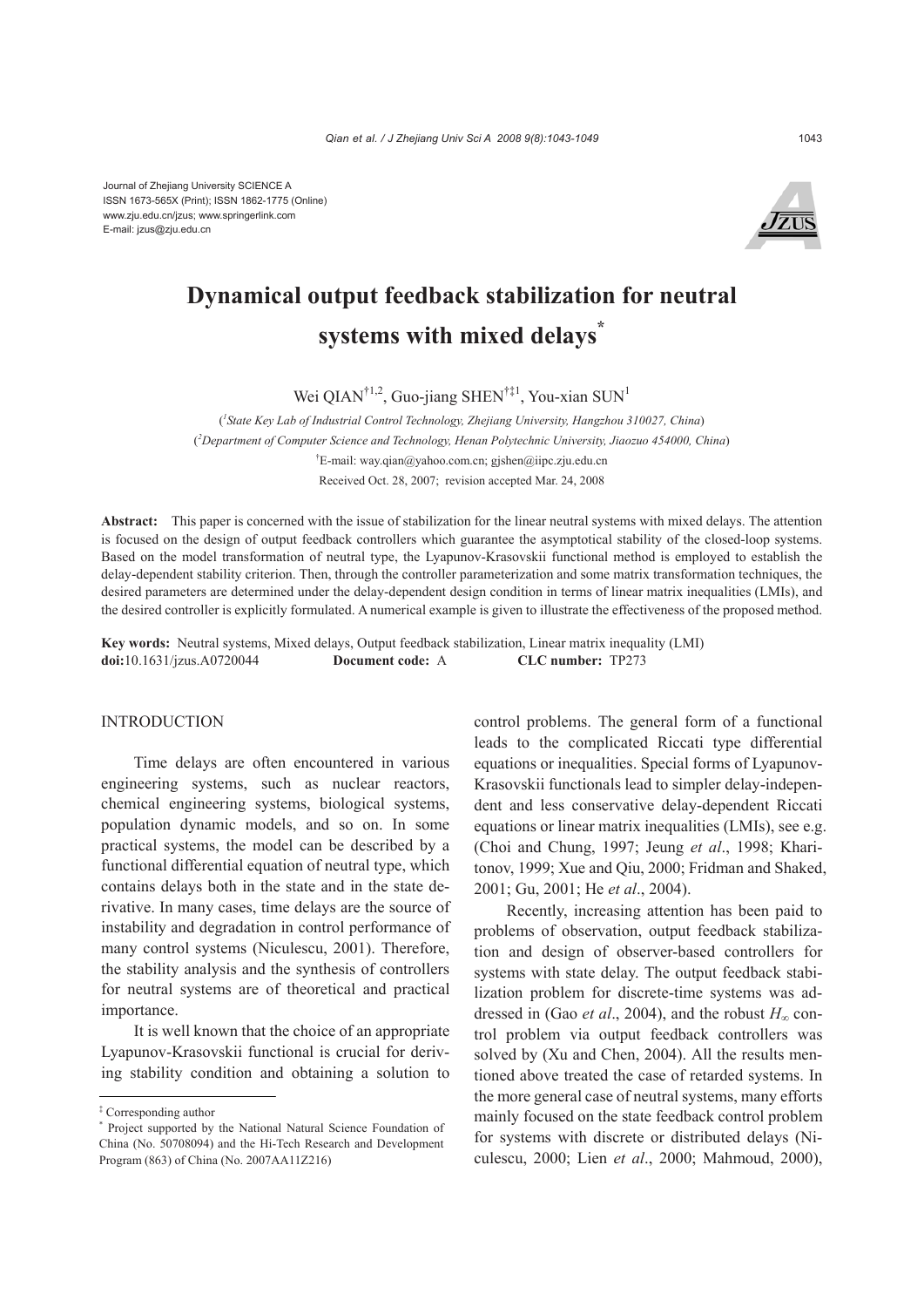and the obtained results cannot be directly extended to the output feedback cases. To the best of our knowledge, few results have been achieved on the delay-dependent output feedback stabilization problem for neutral systems (Fridman and Shaked, 2002).

In this paper, we consider the output feedback control problem for neutral type systems with mixed delays. By using a "neutral type" model transformation and constructing an appropriate Lyapunov-Krasovskii functional, a delay-dependent stability criterion is given. Then by parameterization of the controller, a sufficient condition for the solvability of this problem is obtained in terms of LMIs, which can be efficiently handled by using standard algorithms. The desired output feedback controller can be constructed by solving the given LMI. A numerical example is also presented to illustrate the applicability of the developed results.

Notation: Throughout this paper,  $X<sup>T</sup>$  denotes the transpose of matrix  $X$ ;  $C_0$  denotes the set of all continuous functions from  $[-r, 0]$  to  $\mathbb{R}^n$ ; *X*>0 denotes that *X* is a positive definite matrix; the symmetric terms in a symmetric matrix are denoted by \*, e.g.,  $\begin{bmatrix} X & Y \\ * & Z \end{bmatrix} = \begin{bmatrix} X & Y \\ Y^T & Z \end{bmatrix}.$ 

#### PROBLEM FORMULATION

Consider the following neutral systems with mixed delays:

$$
\begin{cases}\n\dot{x}(t) - N\dot{x}(t-\tau) = Ax(t) + A_1x(t-h) \\
+ A_2 \int_{t-d}^{t} x(\sigma) d\sigma + Bu(t), \\
y(t) = Cx(t), \quad x(t) = \varphi(t), \quad t \in [-r, 0],\n\end{cases}
$$
\n(1)

where  $\mathbf{x}(t) \in \mathbb{R}^n$ ,  $\mathbf{u}(t) \in \mathbb{R}^m$ ,  $\mathbf{y}(t) \in \mathbb{R}^h$  are the state, control input and measured output, respectively;  $\tau$ ,  $h$ ,  $d > 0$  are the constant time delays of the system,  $r = max\{\tau, h, d\}$ ;  $\phi$ (·)∈*C*<sub>0</sub> is the initial condition function; *A*, *A*<sub>1</sub>, *A*<sub>2</sub>, *B*, *C*, *N* are the known real constant matrices of appropriate dimensions.

For system Eq.(1), we consider the following full-order dynamical output feedback controller:

$$
\begin{cases}\n\dot{\hat{\mathbf{x}}}(t) = A_{\rm c}\hat{\mathbf{x}}(t) + \mathbf{B}_{\rm c}\mathbf{y}(t), \\
\mathbf{u}(t) = \mathbf{C}_{\rm c}\hat{\mathbf{x}}(t) + \mathbf{D}_{\rm c}\mathbf{y}(t),\n\end{cases} \tag{2}
$$

where  $t \geq 0$ ,  $\hat{x}(t) \in \mathbb{R}^n$  is the controller state, and  $A_c$ ,  $B_c$ ,  $C_c$ ,  $D_c$  are matrices to be determined. Applying this controller in Eq. $(2)$  to system Eq. $(1)$  results in the following closed-loop system:

$$
\dot{\xi}(t) - \overline{N}\dot{\xi}(t-\tau) = \overline{A}\xi(t) + \overline{A}_1\xi(t-h) + \overline{A}_2 \int_{t-d}^t \xi(\sigma)d\sigma,
$$
\n(3)

where *t*≥0, and

$$
\begin{aligned}\n\xi(t) &= \begin{bmatrix} x \\ \hat{x} \end{bmatrix}, \ \ \overline{A} = \begin{bmatrix} A + BD_cC & BC_c \\ B_cC & A_c \end{bmatrix}, \\
\overline{A}_1 &= \begin{bmatrix} I_n \\ 0 \end{bmatrix} [A_1 \quad 0], \ \ \overline{A}_2 = \begin{bmatrix} I_n \\ 0 \end{bmatrix} [A_2 \quad 0], \\
\overline{N} &= \begin{bmatrix} I_n \\ 0 \end{bmatrix} [N \quad 0].\n\end{aligned}
$$

The objective of this paper is to design a controller in the form of Eq.(2) such that the closed-loop system Eq.(3) is asymptotically stable.

Here, we define an operator  $G\xi_t : C_0 \to \mathbb{R}^n$  as

$$
G\xi_{t} = \xi(t) - \overline{N}\xi(t-\tau) + \overline{A}_{1}\int_{t-h}^{t} x(\sigma)d\sigma
$$
  
+ 
$$
\overline{A}_{2}\int_{t-d}^{t} (\sigma - t + d)x(\sigma)d\sigma
$$
 (4)

with the operator, and then the transformed closedloop system is

$$
\frac{\mathrm{d}}{\mathrm{d}t}(\mathbb{G}\xi_t) = \hat{A}\xi(t), \ \ t \ge 0,\tag{5}
$$

where  $\hat{A} = \overline{A} + \overline{A}_1 + d\overline{A}_2$ .

Before moving on, we introduce two lemmas, which are essential for deriving our main results. **Lemma 1** (Yue *et al.*, 2003) For given positive scalars  $\alpha_1$ ,  $\alpha_2$ ,  $\alpha_3$ , where  $\alpha_1 + \alpha_2 + \alpha_3 < 1$ , if a symmetric positive-definite matrix  $M \in \mathbb{R}^{2n \times 2n}$  exists such that the following LMI Eq.(6) holds, then the operator  $G\xi$ , is stable (Hale and Verduyn, 1993).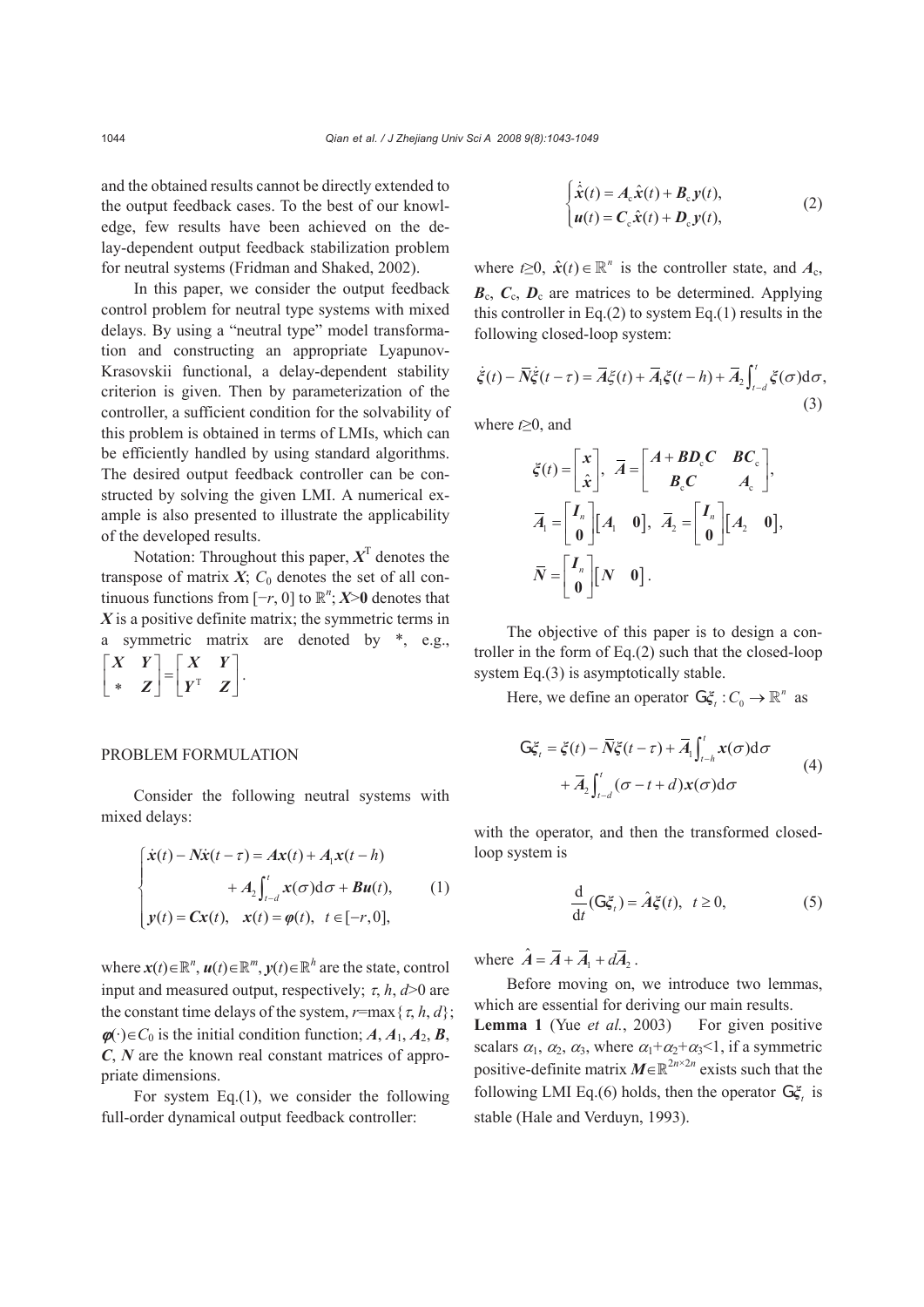$$
\begin{bmatrix}\n\bar{N}^{\mathrm{T}}\boldsymbol{M}\bar{\boldsymbol{N}}-\alpha_{1}\boldsymbol{M} & h\bar{N}^{\mathrm{T}}\boldsymbol{M}\bar{\boldsymbol{A}}_{1} & d\bar{N}^{\mathrm{T}}\boldsymbol{M}\bar{\boldsymbol{A}}_{2} \\
h\bar{\boldsymbol{A}}_{1}^{\mathrm{T}}\boldsymbol{M}\bar{\boldsymbol{N}} & h^{2}\bar{\boldsymbol{A}}_{1}^{\mathrm{T}}\boldsymbol{M}\bar{\boldsymbol{A}}_{1} - \alpha_{2}\boldsymbol{M} & dh\bar{\boldsymbol{A}}_{1}^{\mathrm{T}}\boldsymbol{M}\bar{\boldsymbol{A}}_{2} \\
d\bar{\boldsymbol{A}}_{2}^{\mathrm{T}}\boldsymbol{M}\bar{\boldsymbol{N}} & dh\bar{\boldsymbol{A}}_{2}^{\mathrm{T}}\boldsymbol{M}\bar{\boldsymbol{A}}_{1} & \boldsymbol{\mathcal{X}}\n\end{bmatrix} < 0,
$$
\n(6)

where  $\mathcal{X} = d^2 \overline{A}_2^T M \overline{A}_2 - 3\alpha_3 M / d^2$ .

**Lemma 2** (Gu, 2000) For any scalars  $\alpha$ ,  $\beta$  with  $\alpha > \beta$ , a symmetric positive-definite constant matrix *M*, and a vector-valued function *w*:  $[\beta, \alpha] \rightarrow \mathbb{R}^n$  such that the integration concerned is well-defined, then

$$
\left(\int_{\beta}^{\alpha} w(\sigma) d\sigma\right)^{T} M\left(\int_{\beta}^{\alpha} w(\sigma) d\sigma\right)
$$

$$
\leq (\alpha - \beta) \int_{\beta}^{\alpha} w^{T}(\sigma) M w(\sigma) d\sigma.
$$

**Remark 1** Clearly, during the transformation of the original system and the construction of the output-feedback control, this LMI condition is not affected by the control. Hence it is a necessary criterion for the existence of the concerned controller.

## MAIN RESULTS

In this section, an LMI-based approach is developed to solve the dynamical output feedback stabilization problem formulated in the previous section. **Theorem 1** For given positive scalars *h*, *d*,  $\alpha_1$ ,  $\alpha_2$ ,  $\alpha_3$ , where  $\alpha_1 + \alpha_2 + \alpha_3 \leq 1$ , the closed-loop system Eq.(3) is asymptotically stable, if there exist symmetric positive-definite matrices  $P = \begin{bmatrix} I_1 & I_3 \ P_3^T & P_2 \end{bmatrix} \in \mathbb{R}^{2n \times 2}$  $\bm{P} = \begin{bmatrix} \bm{P}_1 & \bm{P}_3 \ \bm{P}_3^{\mathrm{T}} & \bm{P}_2 \end{bmatrix} \in \mathbb{R}^{2n \times 2n}, \ \ \bm{S}_i \in$  $\mathbb{R}^{n \times n}$  (*i*=1, 2, 3) satisfying inequalities Eqs.(6) and (7).

$$
\begin{bmatrix}\n\mathbf{A} & \mathbf{J} & h\mathbf{J} & \mathbf{J} & \begin{bmatrix} N^{\mathrm{T}} \\ 0 & 0 \end{bmatrix} & h \begin{bmatrix} A_{1}^{\mathrm{T}} \\ 0 \end{bmatrix} & d^{2} \begin{bmatrix} A_{2}^{\mathrm{T}} \\ 0 \end{bmatrix} \\
* & -S_{1} & 0 & 0 & 0 & 0 & 0 \\
* & * & -hS_{2} & 0 & 0 & 0 & 0 \\
* & * & * & -S_{3} & 0 & 0 & 0 \\
* & * & * & * & -S_{1}^{-1} & 0 & 0 \\
* & * & * & * & * & -hS_{2}^{-1} & 0 \\
* & * & * & * & * & * & -2S_{3}^{-1}\n\end{bmatrix} < 0.
$$
\nwhere  $\mathbf{A} = \hat{A}^{\mathrm{T}} \mathbf{P} + \mathbf{P} \hat{A}$ ,  $\mathbf{J} = \hat{A}^{\mathrm{T}} \begin{bmatrix} \mathbf{P}_{1}^{\mathrm{T}} & \mathbf{P}_{3} \end{bmatrix}^{\mathrm{T}}$ . (7)

**Proof** Choose the following Lyapunov-Krasovskii functional candidate

$$
V(\xi_t) = V_1(\xi_t) + V_2(\xi_t) + V_3(\xi_t) + V_4(\xi_t),
$$
 (8)  
where

$$
V_1(\xi_t) = (G\xi_t)^T P(G\xi_t),
$$
  
\n
$$
V_2(\xi_t) = \int_{t-\tau}^t \xi^T(\theta) [N \quad 0]^T S_1 [N \quad 0] \xi(\theta) d\theta,
$$
  
\n
$$
V_3(\xi_t) = \int_{-h}^0 \int_{t+\theta}^t \xi^T(\sigma) [A_1 \quad 0]^T S_2 [A_1 \quad 0] \xi(\sigma) d\sigma d\theta,
$$
  
\n
$$
V_4(\xi_t) = d^2 \int_0^d \int_{t-\theta}^t \{(\sigma - t + \theta) \xi^T(\sigma) [A_2 \quad 0]^T
$$
  
\n
$$
\cdot S_3 [A_2 \quad 0] \xi(\sigma) \} d\sigma d\theta.
$$

Calculating the derivative of  $V_1(\xi)$  along the trajectory of the closed-loop system yields

$$
\dot{V}_1(\xi_t) = 2 \left( \frac{d(G\xi_t)}{dt} \right)^T P(G\xi_t)
$$
  
=  $\xi^T(t) (\hat{A}^T P + P\hat{A}) \xi(t) + \eta_1 + \eta_2 + \eta_3$ .

Recalling that for any vectors *a*, *b* and any matrix *S*>**0** of appropriate dimensions,

$$
2a^{\mathrm{T}}b \leq a^{\mathrm{T}}Sa + b^{\mathrm{T}}S^{-1}b.
$$

Then, for any matrices  $S_i > 0$  (*i*=1, 2, 3), we have

$$
\eta_{1} = -2\xi^{T}(t)\hat{A}^{T}P\overline{N}\xi(t-\tau)
$$
\n
$$
\leq \xi^{T}(t)\hat{A}^{T}\begin{bmatrix} P_{1}^{T} & P_{3} \end{bmatrix}^{T} S_{1}^{-1}\begin{bmatrix} P_{1} & P_{3} \end{bmatrix} \hat{A}\xi(t)
$$
\n
$$
+ \xi^{T}(t-\tau)\begin{bmatrix} N & 0 \end{bmatrix}^{T} S_{1}\begin{bmatrix} N & 0 \end{bmatrix}\xi(t-\tau),
$$
\n
$$
\eta_{2} = 2\xi^{T}(t)\hat{A}^{T}P\overline{A}_{1}\int_{t-h}^{t}\xi(\sigma)d\sigma
$$
\n
$$
\leq h\xi^{T}(t)\hat{A}^{T}\begin{bmatrix} P_{1}^{T} & P_{3} \end{bmatrix}^{T} S_{2}^{-1}\begin{bmatrix} P_{1} & P_{3} \end{bmatrix}\hat{A}\xi(t)
$$
\n
$$
+ \frac{1}{h}\int_{t-h}^{t}\xi^{T}(\sigma)\begin{bmatrix} A_{1} & 0 \end{bmatrix}^{T} d\sigma S_{2}\int_{t-h}^{t}\begin{bmatrix} A_{1} & 0 \end{bmatrix}\xi(\sigma)d\sigma,
$$
\n
$$
\eta_{3} = 2\xi^{T}(t)\hat{A}^{T}P\int_{t-d}^{t}(\sigma-t+d)\overline{A}_{2}\xi(\sigma)d\sigma
$$
\n
$$
\leq \xi^{T}(t)\hat{A}^{T}\begin{bmatrix} P_{1}^{T} & P_{3} \end{bmatrix}^{T} S_{3}^{-1}\begin{bmatrix} P_{1} & P_{3} \end{bmatrix}\hat{A}\xi(t)
$$
\n
$$
+ \int_{t-d}^{t}(\sigma-t+d)\xi^{T}(\sigma)\begin{bmatrix} A_{2} & 0 \end{bmatrix}^{T} d\sigma
$$
\n
$$
\cdot S_{3}\int_{t-d}^{t}(\sigma-t+d)\begin{bmatrix} A_{2} & 0 \end{bmatrix}\xi(\sigma)d\sigma
$$
\n
$$
\leq \xi^{T}(t)\hat{A}^{T}\begin{bmatrix} P_{1}^{T} & P_{3} \end{bmatrix}^{T} S_{3}^{-1}\begin{bmatrix} P_{1} & P_{3} \end{bmatrix}\hat{A}\xi(t)
$$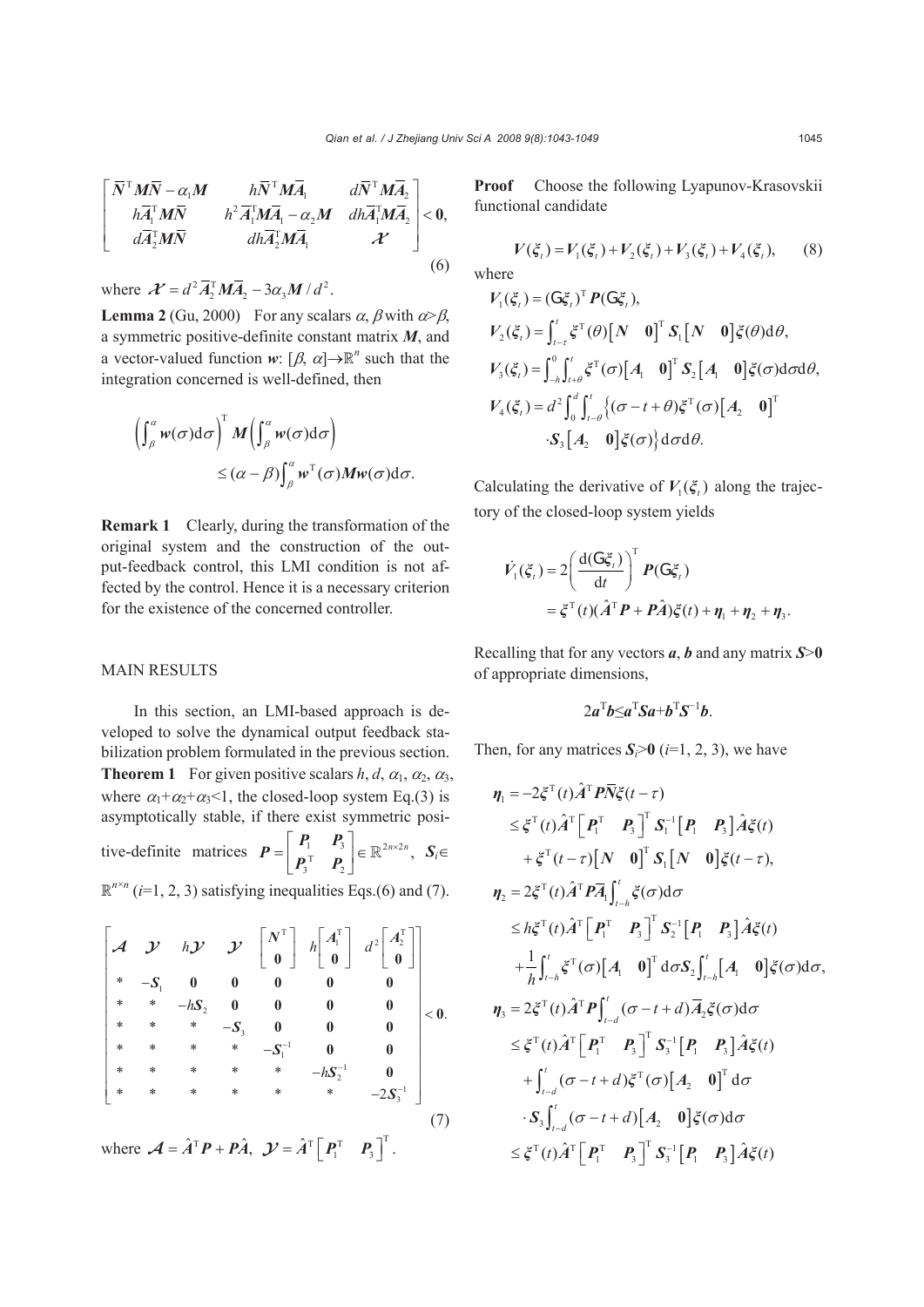$$
+d\int_{t-d}^{t}(\sigma-t+d)^{2}\xi^{T}(\sigma)[A_{2} \quad 0]^{T} S_{3}[A_{2} \quad 0]\xi(\sigma)d\sigma
$$
  

$$
\leq \xi^{T}(t)\hat{A}^{T}\Big[P_{1}^{T} \quad P_{3}\Big]^{T} S_{3}^{-1}\Big[P_{1} \quad P_{3}\Big]\hat{A}\xi(t)
$$

$$
+d^{2}\int_{t-d}^{t}(\sigma-t+d)\xi^{T}(\sigma)[A_{2} \quad 0]^{T} S_{3}[A_{2} \quad 0]\xi(\sigma)d\sigma.
$$

Applying Lemma 2, we have

$$
\dot{V}_3(\xi_t) = h\xi^{\mathrm{T}}(t) \begin{bmatrix} A_1 & 0 \end{bmatrix}^{\mathrm{T}} S_2 \begin{bmatrix} A_1 & 0 \end{bmatrix} \xi(t)
$$
  
\n
$$
- \int_{t-h}^{t} \xi^{\mathrm{T}}(\theta) \begin{bmatrix} A_1 & 0 \end{bmatrix}^{\mathrm{T}} S_2 \begin{bmatrix} A_1 & 0 \end{bmatrix} \xi(\theta) d\theta
$$
  
\n
$$
\leq h\xi^{\mathrm{T}}(t) \begin{bmatrix} A_1 & 0 \end{bmatrix}^{\mathrm{T}} S_2 \begin{bmatrix} A_1 & 0 \end{bmatrix} \xi(t)
$$
  
\n
$$
- \frac{1}{h} \int_{t-h}^{t} \xi^{\mathrm{T}}(\theta) \begin{bmatrix} A_1 & 0 \end{bmatrix}^{\mathrm{T}} d\theta S_2 \int_{t-h}^{t} \begin{bmatrix} A_1 & 0 \end{bmatrix} \xi(\theta) d\theta.
$$

Calculating the derivative of  $V_2(\xi)$  and  $V_4(\xi)$  leads to

$$
\dot{V}_{2}(\xi_{t}) = \xi^{\mathrm{T}}(t) \begin{bmatrix} N & 0 \end{bmatrix}^{\mathrm{T}} S_{1} \begin{bmatrix} N & 0 \end{bmatrix} \xi(t) - \xi^{\mathrm{T}}(t-\tau) \n\cdot \begin{bmatrix} N & 0 \end{bmatrix}^{\mathrm{T}} S_{1} \begin{bmatrix} N & 0 \end{bmatrix} \xi(t-\tau), \n\dot{V}_{4}(\xi_{t}) = \frac{d^{4}}{2} \xi^{\mathrm{T}}(t) \begin{bmatrix} A_{2} & 0 \end{bmatrix}^{\mathrm{T}} S_{3} \begin{bmatrix} A_{2} & 0 \end{bmatrix} \xi(t) \n-d^{2} \int_{0}^{d} \int_{t-\theta}^{t} \xi^{\mathrm{T}}(\sigma) \begin{bmatrix} A_{2} & 0 \end{bmatrix}^{\mathrm{T}} S_{3} \begin{bmatrix} A_{2} & 0 \end{bmatrix} \xi(\sigma) d\sigma d\theta \n= \frac{d^{4}}{2} \xi^{\mathrm{T}}(t) \begin{bmatrix} A_{2} & 0 \end{bmatrix}^{\mathrm{T}} S_{3} \begin{bmatrix} A_{2} & 0 \end{bmatrix} \xi(t) \n-d^{2} \int_{t-d}^{t} (\sigma - t + d) \xi^{\mathrm{T}}(\sigma) \begin{bmatrix} A_{2} & 0 \end{bmatrix}^{\mathrm{T}} S_{3} \begin{bmatrix} A_{2} & 0 \end{bmatrix} \xi(\sigma) d\sigma.
$$

It is easy to obtain

$$
\dot{V}(\xi_t) \leq \xi^{\mathrm{T}}(t) \mathcal{Z}\xi(t),\tag{9}
$$

where

$$
\mathcal{Z} = \hat{A}^{\mathrm{T}} P + P \hat{A} + \hat{A}^{\mathrm{T}} \begin{bmatrix} P_1^{\mathrm{T}} & P_3 \end{bmatrix}^{\mathrm{T}} \begin{bmatrix} S_1^{-1} + h S_2^{-1} + S_3^{-1} \end{bmatrix}
$$

$$
\cdot \begin{bmatrix} P_1 & P_3 \end{bmatrix} \hat{A} + \begin{bmatrix} N & 0 \end{bmatrix}^{\mathrm{T}} S_1 \begin{bmatrix} N & 0 \end{bmatrix}
$$

$$
+ h \begin{bmatrix} A_1 & 0 \end{bmatrix}^{\mathrm{T}} S_2 \begin{bmatrix} A_1 & 0 \end{bmatrix} + \frac{d^4}{2} \begin{bmatrix} A_2 & 0 \end{bmatrix}^{\mathrm{T}} S_3 \begin{bmatrix} A_2 & 0 \end{bmatrix}.
$$

Thus, from the Schur complement (Gu *et al*., 2003), if the matrix inequality Eq.(7) holds, then  $V(\xi) < 0$ , which means the closed-loop system Eq.(3) is asymptotically stable. This completes the proof.

**Remark 2** To solve the matrix inequality Eq.(7), the cone complementary linearization iterative algorithm proposed in (El Ghaoui *et al.*, 1997; Gao and Wang, 2003; Palhares *et al*., 2005) can be used. We can introduce three new variables  $W_1$ ,  $W_2$ ,  $W_3$  and propose the following nonlinear minimization problem involving LMI conditions.

$$
\min(\text{tr}(\mathbf{S}_1 W_1 + \mathbf{S}_2 W_2 + \mathbf{S}_3 W_3))
$$
\ns.t.  $\mathbf{P}, \mathbf{S}_1, \mathbf{S}_2, \mathbf{S}_3 > 0, \begin{bmatrix} W_1 & I \\ I & S_1 \end{bmatrix} \ge 0,$ \n
$$
\begin{bmatrix} W_2 & I \\ I & S_2 \end{bmatrix} \ge 0, \begin{bmatrix} W_3 & I \\ I & S_3 \end{bmatrix} \ge 0.
$$
\n
$$
\begin{bmatrix} \mathcal{A} & \mathcal{Y} & h\mathcal{Y} & \mathcal{Y} \\ * & -S_1 & 0 & 0 \\ * & * & -hS_2 & 0 & 0 \\ * & * & * & -S_3 & 0 & 0 \\ * & * & * & * & -W_1 & 0 & 0 \\ * & * & * & * & * & -hW_2 & 0 \\ * & * & * & * & * & -hW_2 & 0 \\ * & * & * & * & * & -hW_2 & 0 \\ * & * & * & * & * & -2W_3 \end{bmatrix} < 0.
$$

where  $\mathcal{A} = \hat{A}^T \mathbf{P} + \mathbf{P} \hat{A}$ ,  $\mathcal{Y} = \hat{A}^T \begin{bmatrix} \mathbf{P}_1^T & \mathbf{P}_3 \end{bmatrix}^T$ .

If the solution of the above minimization problem is 3*n*, it follows from Theorem 1 that the closed-loop system Eq.(3) is asymptotically stable. A similar iterative algorithm to solve this nonlinear convex optimization problem can be obtained by adopting the algorithms in (Gao and Wang, 2003; Palhares *et al.*, 2005) with some modifications.

In this paper, we use another method. Given positive scalars  $\lambda_i > 0$  (*i*=1, 2, 3) and the additional linear restrictions  $S_i<\lambda_iI_n$  (*i*=1, 2, 3), the matrix inequality Eq.(6) can be converted to the following LMI:

$$
\begin{bmatrix}\n\mathcal{A} & \mathcal{Y} & h\mathcal{Y} & \mathcal{Y} & \lambda \begin{bmatrix} N^{\mathrm{T}} \\ 0 \end{bmatrix} & h\lambda \begin{bmatrix} A_{1}^{\mathrm{T}} \\ 0 \end{bmatrix} & d^{2}\lambda_{3} \begin{bmatrix} A_{2}^{\mathrm{T}} \\ 0 \end{bmatrix} \\
* & -S_{1} & 0 & 0 & 0 & 0 & 0 \\
* & * & -hS_{2} & 0 & 0 & 0 & 0 \\
* & * & * & -S_{3} & 0 & 0 & 0 \\
* & * & * & * & -S_{1} & 0 & 0 \\
* & * & * & * & * & -hS_{2} & 0 \\
* & * & * & * & * & * & -2S_{3}\n\end{bmatrix} < 0,
$$
\n
$$
\begin{bmatrix}\n* & * & * & * & -S_{1} & 0 & 0 \\
* & * & * & * & * & -hS_{2} & 0 \\
* & * & * & * & * & * & -2S_{3}\n\end{bmatrix}
$$
\n
$$
(10)
$$

where  $\mathcal{A} = \hat{A}^T \mathbf{P} + \mathbf{P} \hat{A}$ ,  $\mathcal{Y} = \hat{A}^T \begin{bmatrix} \mathbf{P}_1^T & \mathbf{P}_3 \end{bmatrix}^T$ .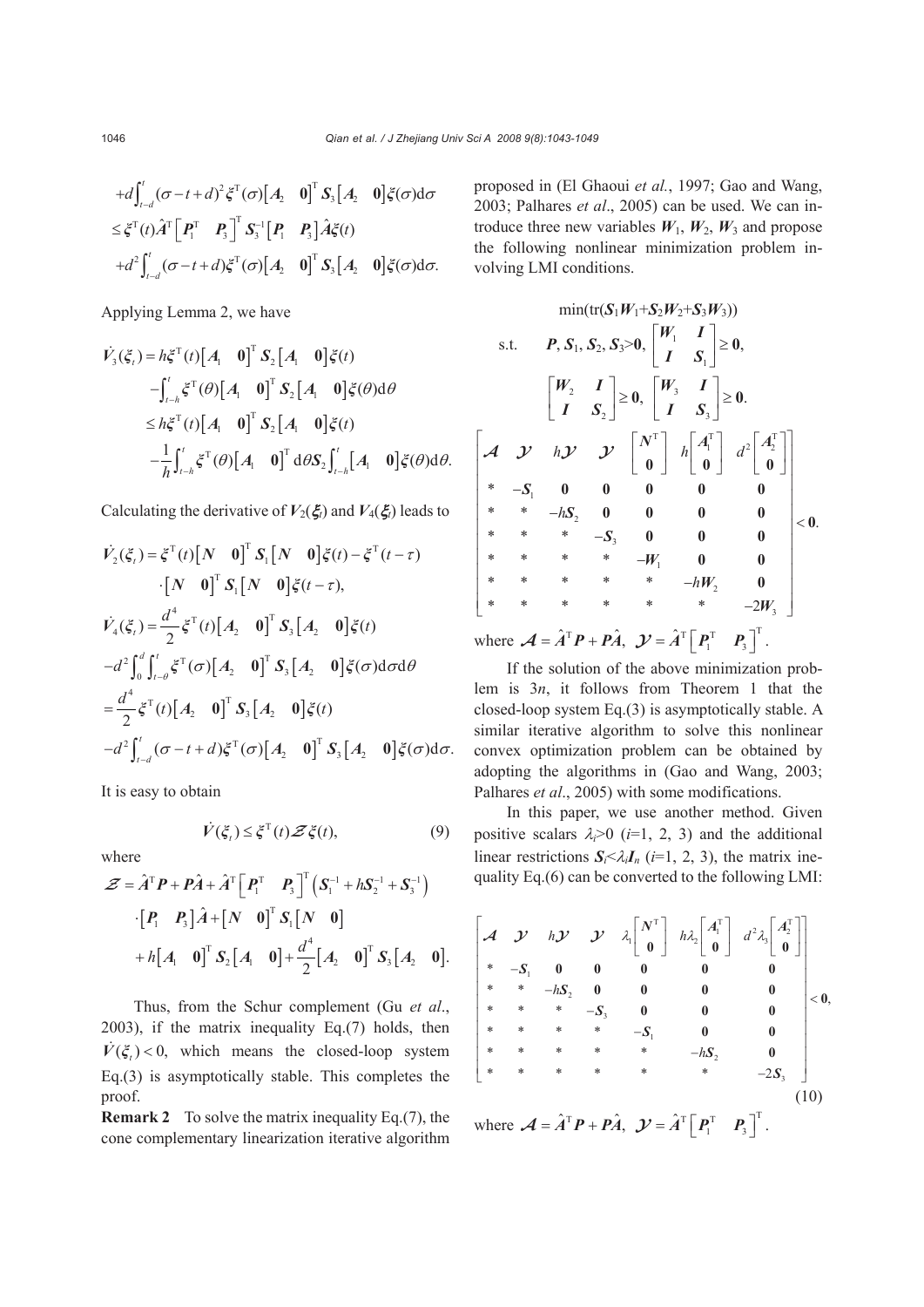For systems without delays, there are mainly two approaches used for determining the parameters of a full-order compensator. One is the elimination of parameters (Iwasaki and Skelton, 1994), the other is the parameterization method (Gahinet and Apkarian, 1994). Both of them depend on matrix operation and transformation. In this paper, parameterization method is exploited with introducing a set of parameters as follows:

$$
\varPhi := \{X, Y, R \in \mathbb{R}^{n \times n}, U \in \mathbb{R}^{m \times n}, V \in \mathbb{R}^{n \times h}, W \in \mathbb{R}^{m \times h}\},\tag{11}
$$

where *X*>**0**, *Y*>**0**.

Denoting  $\tilde{A} = A + A_1 + dA_2$  and  $\mathbf{Z} = X - Y^{-1}$ , the parameterized form of the compensator is given as

$$
\begin{bmatrix} \mathbf{D}_{\rm c} & \mathbf{C}_{\rm c} \\ \mathbf{B}_{\rm c} & \mathbf{A}_{\rm c} \end{bmatrix} = \begin{bmatrix} I_m & 0 \\ B & -Y^{-1} \end{bmatrix} \begin{bmatrix} W & U \\ V & R - Y \tilde{A} X \end{bmatrix} \begin{bmatrix} I_h & -C X Z^{-1} \\ 0 & Z^{-1} \end{bmatrix}
$$

$$
= \begin{bmatrix} W & (-W C X + U) Z^{-1} \\ B W - Y^{-1} V & (-B W C X + B U + Y^{-1} V C X) \\ -Y^{-1} R + \tilde{A} X) Z^{-1} \end{bmatrix}, \quad (12)
$$

$$
\mathbf{P}^{-1}(\mathbf{\Phi}) = \mathbf{Q}(\mathbf{\Phi}) = \begin{bmatrix} X & Z \\ Z & Z \end{bmatrix}.
$$

Therefore, we have  $P(\Phi) = \begin{bmatrix} Y & -Y \\ -Y & Z^{-1}XY \end{bmatrix}$ . *Y Z XY*

Substituting the parameterized compensator Eq.(11) to the closed-loop system Eq.(4), the parameterized form of the closed-loop system Eq.(3) is obtained with the coefficient matrices as

$$
\hat{A}(\Phi) = \begin{bmatrix}\n\tilde{A} + BWC & (-BWCX + BU)Z^{-1} \\
BWC - Y^{-1}VC & (-BWCX + BU + Y^{-1}VCX) \\
-Y^{-1}R + \tilde{A}X)Z^{-1}\n\end{bmatrix}.
$$
\n(14)

**Theorem 2** For given positive scalars  $h, d, \alpha_1, \alpha_2, \alpha_3$ , where  $\alpha_1 + \alpha_2 + \alpha_3 < 1$ , if there exist scalars  $\lambda_i > 0$  (*i*=1, 2, 3), matrices  $S_i > 0$  ( $i=1, 2, 3$ ) and a parameter set Eq.(11) satisfying the matrix inequality Eq.(6) and the following LMIs:

$$
\begin{vmatrix}\n\Gamma_1 + \Gamma_1^T & \Gamma_2^T & h\Gamma_2^T & \Gamma_2^T & \Gamma_3^T & h\Gamma_4^T & d^2\Gamma_5^T \\
* & -S_1 & 0 & 0 & 0 & 0 & 0 \\
* & * & -hS_2 & 0 & 0 & 0 & 0 \\
* & * & * & -S_3 & 0 & 0 & 0 \\
* & * & * & * & -S_1 & 0 & 0 \\
* & * & * & * & * & -hS_2 & 0 \\
* & * & * & * & * & * & -2S_3\n\end{vmatrix} < 0,
$$
\n(15a)  
\n
$$
\begin{bmatrix}\nX & I_n \\
I_n & Y\n\end{bmatrix} > 0, \qquad (15b)
$$
\n
$$
S_1 \leq \lambda_i I_n, i=1, 2, 3, \qquad (15c)
$$

In LMI Eq.(15a), <sup>Γ</sup>*i* (*i*=1, 2, ..., 5) are all functions of *Φ*, i.e., <sup>Γ</sup>*i*=<sup>Γ</sup>*i*(*Φ*). And

$$
\Gamma_1(\Phi) = \begin{bmatrix} \tilde{A}X + BU & \tilde{A} + BWC \\ R & Y\tilde{A} + VC \end{bmatrix},
$$
  
\n
$$
\Gamma_2(\Phi) = \begin{bmatrix} R & Y\tilde{A} + VC \end{bmatrix},
$$
  
\n
$$
\Gamma_3(\Phi) = \lambda_1 [NX \ N], \ \Gamma_4(\Phi) = \lambda_2 [A_1X \ A_1],
$$
  
\n
$$
\Gamma_5(\Phi) = \lambda_3 [A_2X \ A_2].
$$

Then there exists a full-order dynamical output feedback controller in the form of Eq.(2) such that the closed-loop system Eq.(3) is asymptotically stable. In this case, the parameters of the desired controller are given in Eq.(12).

**Proof** Denoting  $T(\Phi) := \begin{bmatrix} I_n & Y \\ 0 & -Y \end{bmatrix}$ , then it follows

$$
T^{T}(\varPhi)Q(\varPhi)T(\varPhi)
$$
  
=  $\begin{bmatrix} I_{n} & 0 \\ Y & -Y \end{bmatrix} \begin{bmatrix} X & Z \\ Z & Z \end{bmatrix} \begin{bmatrix} I_{n} & Y \\ 0 & -Y \end{bmatrix}$  (16)  
=  $\begin{bmatrix} I_{n} & 0 \\ Y & -Y \end{bmatrix} \begin{bmatrix} X & I_{n} \\ Z & 0 \end{bmatrix} = \begin{bmatrix} X & I_{n} \\ I_{n} & Y \end{bmatrix}.$ 

So the LMI Eq.(15b) is equivalent to  $P(\Phi) > 0$ .

Then substituting the parameterized functional matrix Eq.(13) and the parameterized closed-loop system matrix Eq.(14) into the matrix inequality Eq.(10), we obtain inequality Eq.(17):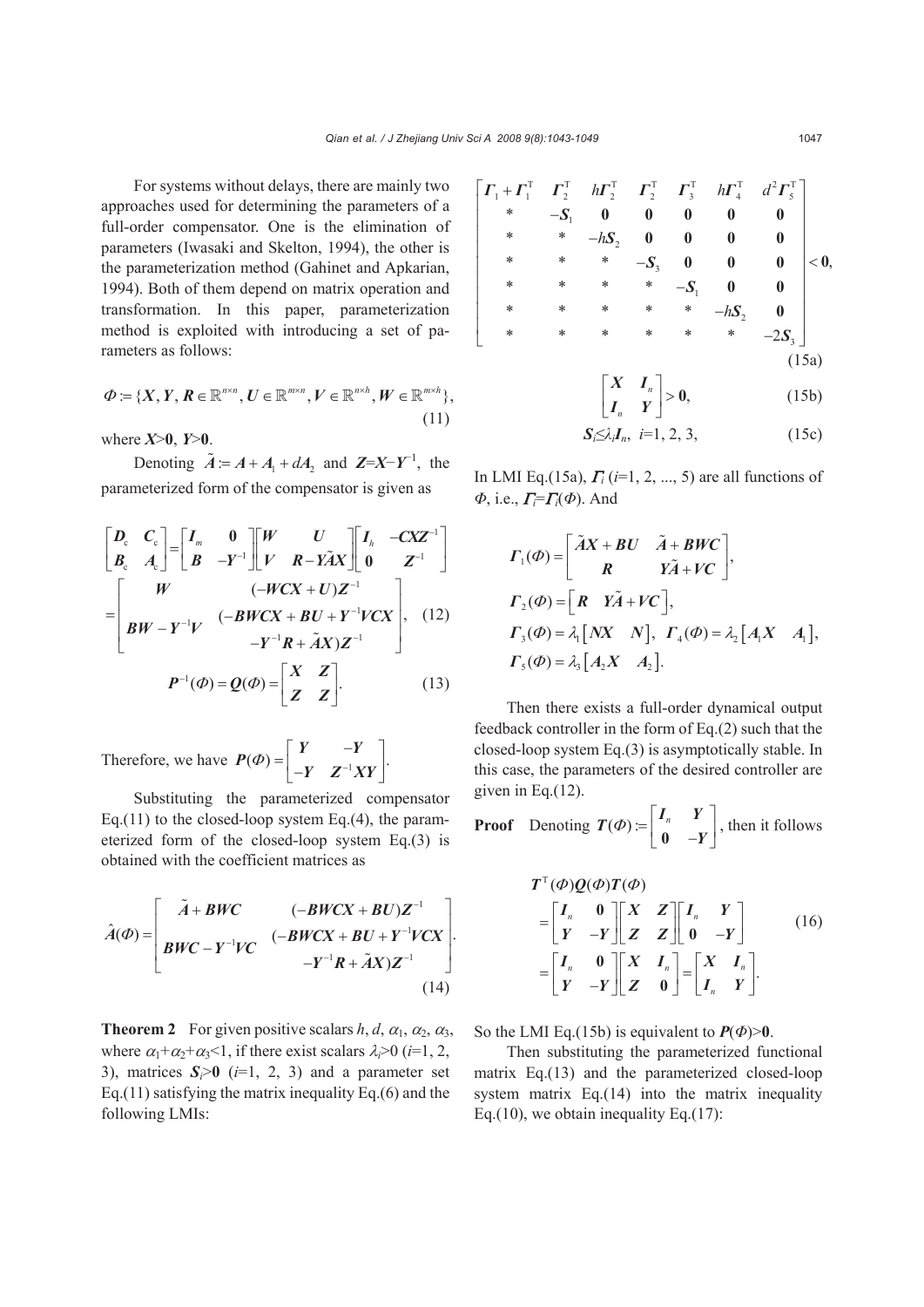(17) TT T T T TT 2 1 2 12 3 1 2 3 1 2 3 ˆ ˆˆ ˆ ˆ () () () () () \* \* \* . \* \*\* \* \*\*\* \* \* \* \*\* \* \* \* \* \*\* 2 *h hd h h* Φ ΦΦ Φ Φ λ λ λ <sup>⎡</sup> ⎡⎤ ⎡⎤ ⎡⎤ ⎡ ⎤ ⎡⎤ ⎡⎤⎤ <sup>⎢</sup> <sup>+</sup> ⎢⎥ ⎢⎥ ⎢⎥ ⎢ ⎥ ⎢⎥ ⎢⎥⎥ ⎣⎦ ⎣⎦ ⎣⎦ − −− <sup>⎢</sup> ⎣ ⎦ ⎣⎦ ⎣⎦⎥ <sup>⎢</sup> <sup>⎥</sup> <sup>−</sup> <sup>⎢</sup> <sup>⎥</sup> <sup>⎢</sup> <sup>−</sup> <sup>⎥</sup> <sup>&</sup>lt; <sup>⎢</sup> <sup>⎥</sup> <sup>−</sup> <sup>⎢</sup> <sup>⎥</sup> <sup>⎢</sup> <sup>−</sup> <sup>⎥</sup> <sup>⎢</sup> <sup>⎥</sup> <sup>−</sup> <sup>⎢</sup> <sup>⎥</sup> <sup>⎢</sup> <sup>−</sup> <sup>⎥</sup> <sup>⎣</sup> <sup>⎦</sup> *Y YY NA A A P PA A A A Y YY S S S S S S* **00 0 0 0 00 0 0 00 0 <sup>0</sup> 00 0 0 0 0**

The similarity transformation matrix is constructed as

$$
L = diag\{T^{T}(\phi)Q(\phi), I_{2n}, I_{2n}, I_{2n}, I_{2n}, I_{2n}, I_{2n}\}.
$$
 (18)

Pre- and post-multiplying both sides of inequality Eq.(17) by  $L$  and  $L<sup>T</sup>$  respectively, and noticing

$$
T^{T}(\Phi)\hat{A}(\Phi)Q(\Phi)T(\Phi)
$$
\n
$$
= \begin{bmatrix} I_{n} & 0 \\ Y & -Y \end{bmatrix} \begin{bmatrix} \tilde{A}X + BU & \tilde{A} + BWC \\ \tilde{A}X + BU - Y^{-1}R & BWC - Y^{-1}VC \end{bmatrix}
$$
\n
$$
= \Gamma_{1}(\Phi),
$$
\n
$$
[P_{1}(\Phi) \quad P_{3}(\Phi)]\hat{A}(\Phi)Q(\Phi)T(\Phi)
$$
\n
$$
= [Y \quad -Y] \begin{bmatrix} \tilde{A}X + BU & \tilde{A} + BWC \\ \tilde{A}X + BU - Y^{-1}R & BWC - Y^{-1}VC \end{bmatrix}
$$
\n
$$
= \Gamma_{2}(\Phi),
$$
\n
$$
\lambda_{1}[N \quad 0]Q(\Phi)T(\Phi) = \lambda_{1}[N \quad 0] \begin{bmatrix} X & I_{n} \\ Z & 0 \end{bmatrix} = \Gamma_{3}(\Phi),
$$
\n
$$
\lambda_{2}[A_{1} \quad 0]Q(\Phi)T(\Phi) = \Gamma_{4}(\Phi),
$$
\n
$$
\lambda_{3}[A_{2} \quad 0]Q(\Phi)T(\Phi) = \Gamma_{5}(\Phi),
$$

then we can obtain LMI Eq.(15a). This completes the proof.

**Remark 3** Strictly speaking, the synthesis condition is not a convex restriction for all parameters; there are some parameters of the functional left to be specified. This makes the concerned problem more conservative, though the parameters in the controller formulation are retained in the convex form.

**Remark 4** In this paper, the considered system is a more general case. The design of controllers for simple time-delay systems, such as systems without distributed delay, can be seen as a special case.

#### AN ILLUSTRATIVE EXAMPLE

In this section, we provide a numerical example to illustrate the effectiveness of the proposed method in the previous section.

Consider the neutral system Eq.(1) with parameters as follows:

$$
N = \begin{bmatrix} 0.1 & 0 \\ -0.1 & 0 \end{bmatrix}, A = \begin{bmatrix} -1 & -2 \\ 0 & 1 \end{bmatrix}, A_1 = \begin{bmatrix} 0 & 0 \\ 0 & 1 \end{bmatrix},
$$
  

$$
A_2 = \begin{bmatrix} -1 & 0 \\ -1 & 0 \end{bmatrix}, B = \begin{bmatrix} 1 \\ -1 \end{bmatrix}, C = \begin{bmatrix} -1 \\ 1 \end{bmatrix}^T, h = 0.6, d = 0.2, \tau = 1.
$$

Choosing the auxiliary variables  $\lambda_1=10$ ,  $\lambda_2=5$ ,  $\lambda_3=10$ ,  $\alpha_1=0.2$ ,  $\alpha_2=0.4$ ,  $\alpha_3=0.4$ , by the Matlab LMI Control Toolbox, a solution can be obtained as

$$
X = \begin{bmatrix} 7.7123 & -0.893 \\ -0.893 & 0.8980 \end{bmatrix}, Y = \begin{bmatrix} 3.9745 & 4.9239 \\ 4.9239 & 7.7637 \end{bmatrix},
$$
  

$$
R = \begin{bmatrix} -1.8225 & 1.9529 \\ 1.6501 & -1.7837 \end{bmatrix}, U = \begin{bmatrix} -9.2645 & 11.6651 \end{bmatrix},
$$
  

$$
V = \begin{bmatrix} -1.8970 \\ -8.7352 \end{bmatrix}, W = 4.7129.
$$

Therefore, by Theorem 2, a desired output feedback control law can be constructed as

$$
A_{\rm c} = \begin{bmatrix} -0.9831 & 21.5424 \\ -1.0419 & -19.3784 \end{bmatrix}, \quad B_{\rm c} = \begin{bmatrix} 0.4351 \\ -0.8746 \end{bmatrix},
$$
  

$$
C_{\rm c} = \begin{bmatrix} 5.0899 & 13.4059 \end{bmatrix}, \quad D_{\rm c} = 4.7129.
$$

Fig.1 presents the state response of the closed-loop system Eq.(3) with the initial condition  $x^T(t)$ =[1 −2 −1 2]. It can be seen from this figure that the closed-loop system is asymptotically stable under the dynamical output feedback controller.